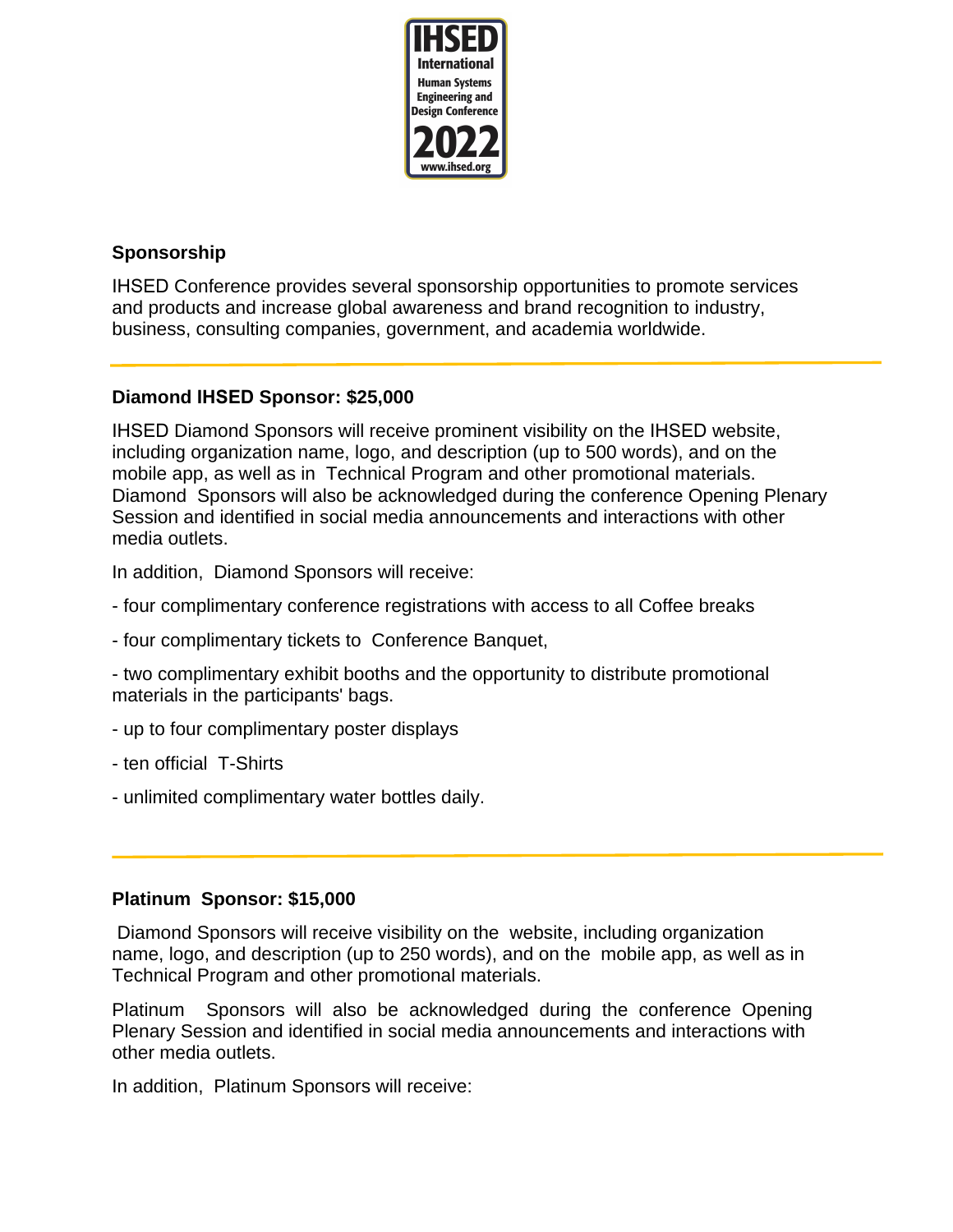- two complimentary conference registrations with access to all Coffee breaks
- two complimentary tickets to Conference Banquet

- one complimentary exhibit booth and the opportunity to distribute promotional materials in the participants' bags.

- two complimentary poster displays
- five official IHSED T-Shirts
- complimentary water bottles daily.

### **Gold IHSED Sponsor: \$5,000**

 Gold Sponsors will receive prominent visibility on the website, including organization name and logo, as well as in Technical Program and other promotional materials.

Gold Sponsors will also be acknowledged during the conference Opening Plenary Session and identified in social media announcements.

In addition, Gold Sponsors will receive:

- one complimentary conference registration with access to all Coffee breaks
- two complimentary tickets to Conference Banquet,
- opportunity to distribute promotional materials in the participants' bags
- two official T-Shirts
- complimentary water bottles daily.

#### **Annual Banquet Sponsor: \$10,000**

In addition to being recognized during the Conference Banquet, this Sponsor will be provided an opportunity to make a short (up to 5 minutes) presentation at the Banquet. The **Sponsor** will also receive prominent visibility on the website, including organization name, logo, and description (up to 250 words), and on the IHSED mobile app, and identified in social media announcements.